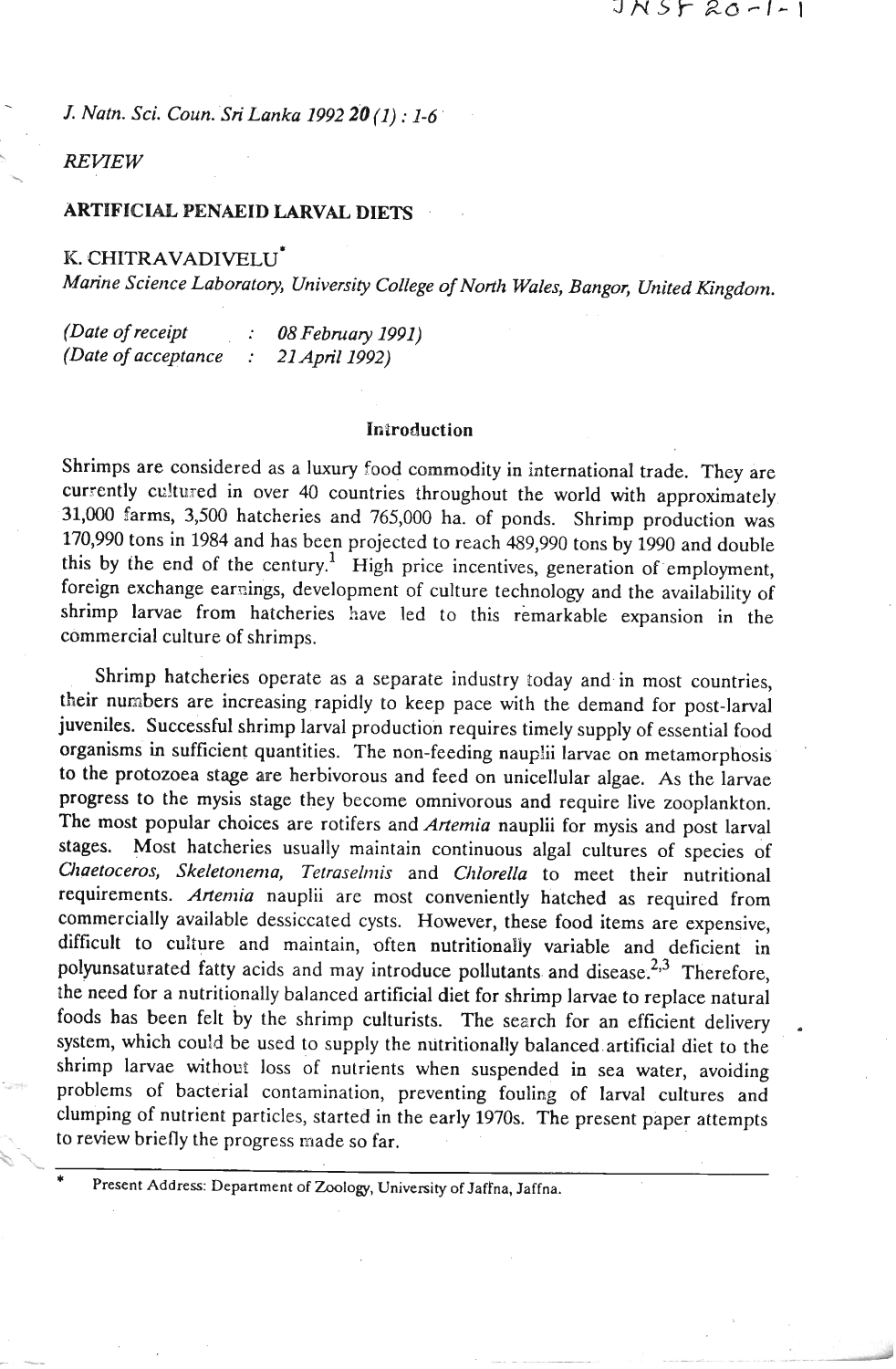# Membranes of the microencapsulated diets

Jones *et al.* <sup>2</sup> successfully reared *Artemia* with simple diets encapsulated within a nylon cross-linked protein membrane. The interfacial polymerisation used in the preparation of the nylon-protein microcapsule was based on the method described by Chang  $et al.<sup>4</sup>$ . The successful application of microencapsulated diets for feeding penaeid larvae was first demonstrated by Jones *et al.<sup>5</sup>* rearing *of Penaeus japonicus*. The cross-linked nylon-protein microcapsule was suitable for laboratory scale investigations, the membrane wall was too thin to withstand drying, not digestible and therefore did not provide an ideal diet and thus found to be impracticable for use on a commercial scale. Jones et al.<sup>5</sup> replaced the nylon portion of the capsule by a biodegradable cross linked protein wall. These protein walled microcapsules can be dried for storage and rehydrated for use as a larval feed because the protein wall is semi-permeable. The protein walled microcapsule is prepared by the emulsification of the dietary components in aqueous solution in cyclohexane containing a natural surfactant. Then by interfacial polymerisation using an acid chloride, the active sites on protein molecules contained within the diet are cross-linked. The cross-linked protein microcapsules are freeze-dried after terminating the reaction.<sup>3</sup> Freeze-dried, cross-linked, protein-walled microcapsules so developed came into commercial production as larval diets for shrimps by Frippak Feeds, England.

# Particle size and energy requirements

Clark et  $al^6$  using inert powdered carbon in laboratory feeding studies of P. *monodon* larvae determined the particle sizes ingested by the different larval stages and concluded that particle size is a major factor limiting the performance of encapsulated feeds for the early algal feeding larval stages. Amjad *et* **01."** reported the optimum particle sizes inigested by P. *monodon* larvae fed on carbon particles and latex beads.

Kumarly *et al.*<sup>7</sup> estimated the daily and total developmental energy requirements and computed the assimilation, gross growth and net growth efficiencies for individual stages of P. *monodon* larvae. The nutritional requirements and feeding behaviour of the larvae were then investigated using the technique of microencapsulation as the method to deliver artificial diets. Kumaly *et al.*<sup>8</sup> using algae, Artenia and microencapsulated diets determined the ingestion and respiration rates over a range of temperatures for P. monodon larval stages. Using these data together with growth and assimilation rates, the preliminary energetic requirements of P. *monodon* larvae have now been determined. The survival and growth rate attained on the artificial diets have been found to be comparable to those reared on live feeds.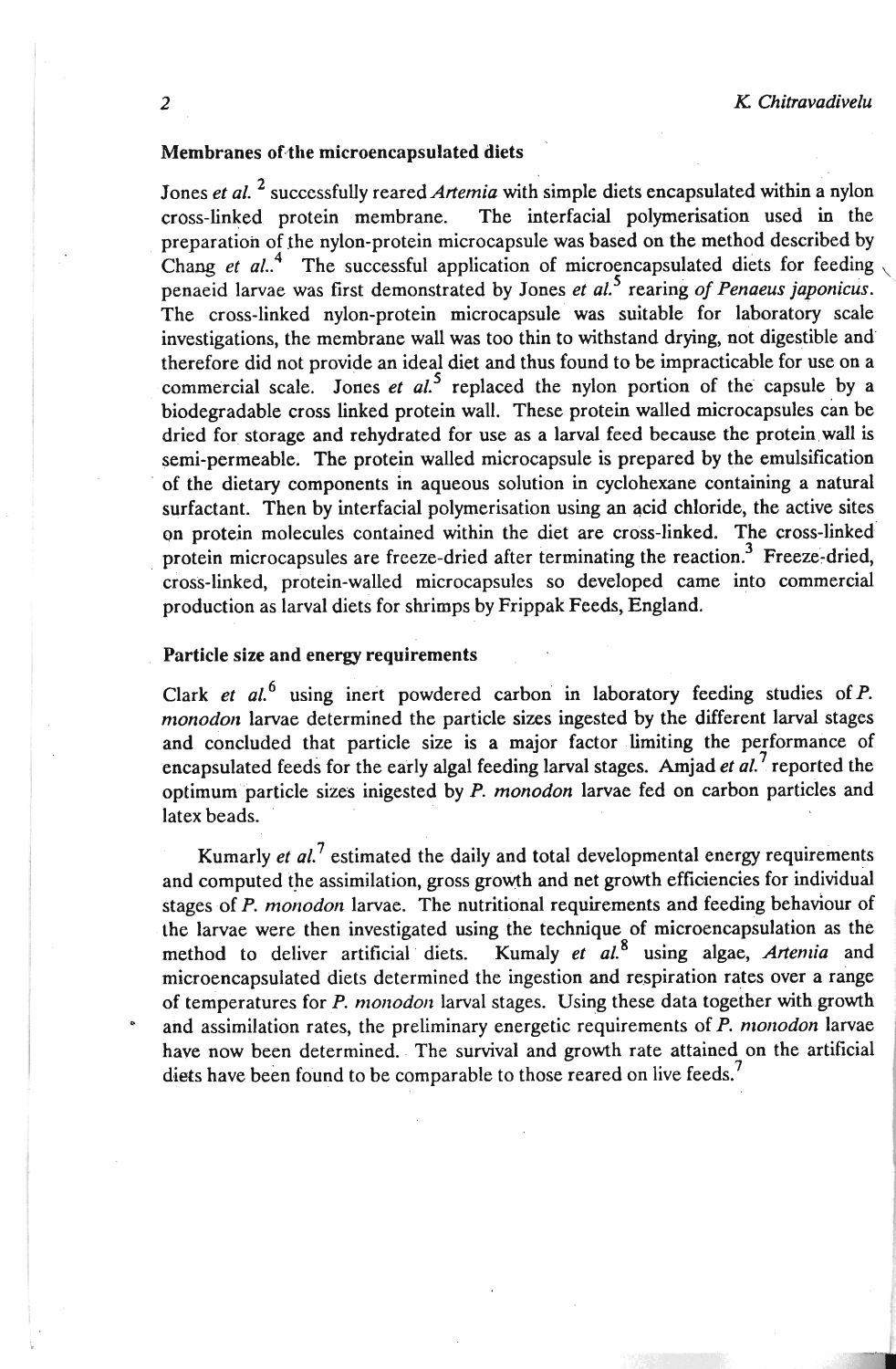### **Artificial Penaeid Larval Diets**

## Microencapsulated, microbound and spray dried diets

Today, of a range of artificial larval shrimp diets available in the market as partial replacement for live feeds for the culture of penaeid larvae only Frippak feed **is**  Inicioencapsulated, others are either microbound particulates or spray dried (Table 1). Amjad et  $al$ <sup>9</sup> and Jones et  $al$ <sup>10</sup> have evaluated the performance of these artificial diets in respect to particle size, leach rate, gross nutritional content and water quality factors such as  $NH_3$ ,  $NH_4$  and  $NO_2$ , conducting controlled trials with *P*. monodon larvae from single spawning from protozoea I to port-larva I stages. Figure 1 shows the organic content and dietary composition of some larval feeds compared to live feeds.<sup>11</sup> The percentage loss of soluble compounds from some artificial larval diets over 24 hours in sea water at 28<sup>0</sup>C is shown in Figure 2. Leach loss of Frippak feed is the least with 18%, over a period of 24 hours.

| Artificial diets         | Feed type                  | Co-feed                                                                       |  |
|--------------------------|----------------------------|-------------------------------------------------------------------------------|--|
| Feed F (Frippak)         | Microencapsulation         | Microalgae $10C^{\dagger} \mu$ l <sup>-1</sup>                                |  |
| Feed $C^+$               | Spray dried<br>formulation | Ħ                                                                             |  |
| Feed $A^+$               | Microparticulate           | $\mathbf{u}$                                                                  |  |
| Feed $B^+$               | Microparticulate           | $\mathbf{H}$                                                                  |  |
| Feed $G^+$               | Microparticulate           | $\mathbf{u}$                                                                  |  |
| Feed $D^+$<br>$\gamma$ . | Spray dried (yeast)        | $\mathbf{H}$                                                                  |  |
| Feed $E^+$               | Spray dried (algae)        | Ħ                                                                             |  |
| Feed L (control)         | Live feed                  | Microalgae $40 \text{Cu}1^{-1}$<br>and Artemia nauplii<br>$5 \text{ ml}^{-1}$ |  |

| Table 1: Artificial diets used in comparative larval rearing trials with P. monodon. <sup>9</sup> |  |  |  |  |  |  |  |  |
|---------------------------------------------------------------------------------------------------|--|--|--|--|--|--|--|--|
|---------------------------------------------------------------------------------------------------|--|--|--|--|--|--|--|--|

**'Refers to popular penaeid larval diets available in the market.** 

**Cells per mifro-litre** 

Amjad *et al.*<sup>9</sup> have demonstrated a strong correlation between growth and survival of larvae and stability (leach loss), rather than with nutritional content and particle size of feed. Encapsulated diets have achieved low leach loss, stable acceptable particle size and a high organic content and corisequently high larval survival in laboratory trials when used as a total replacement for live feeds.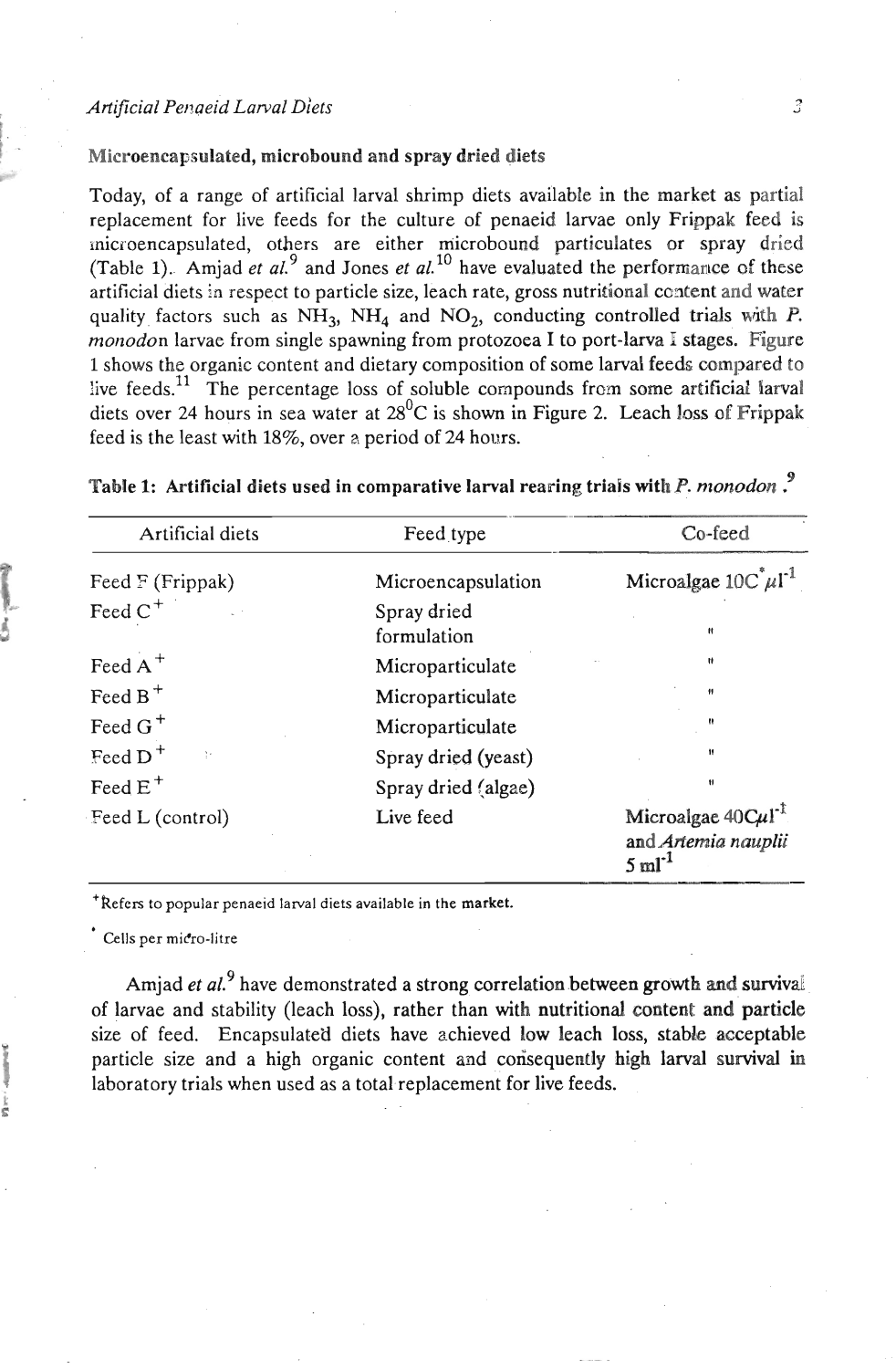

Figure 1: Organic content (ash free dry wt.) of leading artificial larval feeds, together with protein, **lipid, carbohydrate and corresponding-larval growth (G) in mm and percentage survival**   $(S)$ <sup>9</sup> compared to live feeds <sup>11</sup>(Raymont, 1983). (B-D are feeds referred to in Table 1.)

The Frippak feeds which are now available in the market have been considerably improved over the earlier products with the establishment of the correct capsule size range of 05-30  $\mu$  for PZ1 - M3 stages and upto 250  $\mu$  for the post-larval shrimps. The .capsule is now a complete nutritional package with water soluble vitamins loaded in it with 49% protein, 27% carbohydrate, 13% lipid, vitamins, and 11% ash.

Jones et al.<sup>3</sup> have shown that less than 20% of dietary solubles are lost after 24 hours in water and that bacteria attach to the walls of the capsule rather than the blooms in the culture medium. They have suggested that these bacteria could be ingested together with the capsule, contributing toward micronutrients.

In shrimp hatcheries, many of the diseases prevalent are transmitted by the contaminated live feeds carried by the organisms themselves or by the culture medium.<sup>12</sup> Microcapsule diets eliminate the contamination carried by organisms. It will soon be possible to supply prophylactics within the microcapsule ensuring that the drugs reach the target, thus reducing the amount of antibiotics currently added to the culture medium in hatcheries.

Recent trials with diets prepared with processed algae and algal extracts, have indicated a better growth and survival rate than live algal food itself in P. *monodon*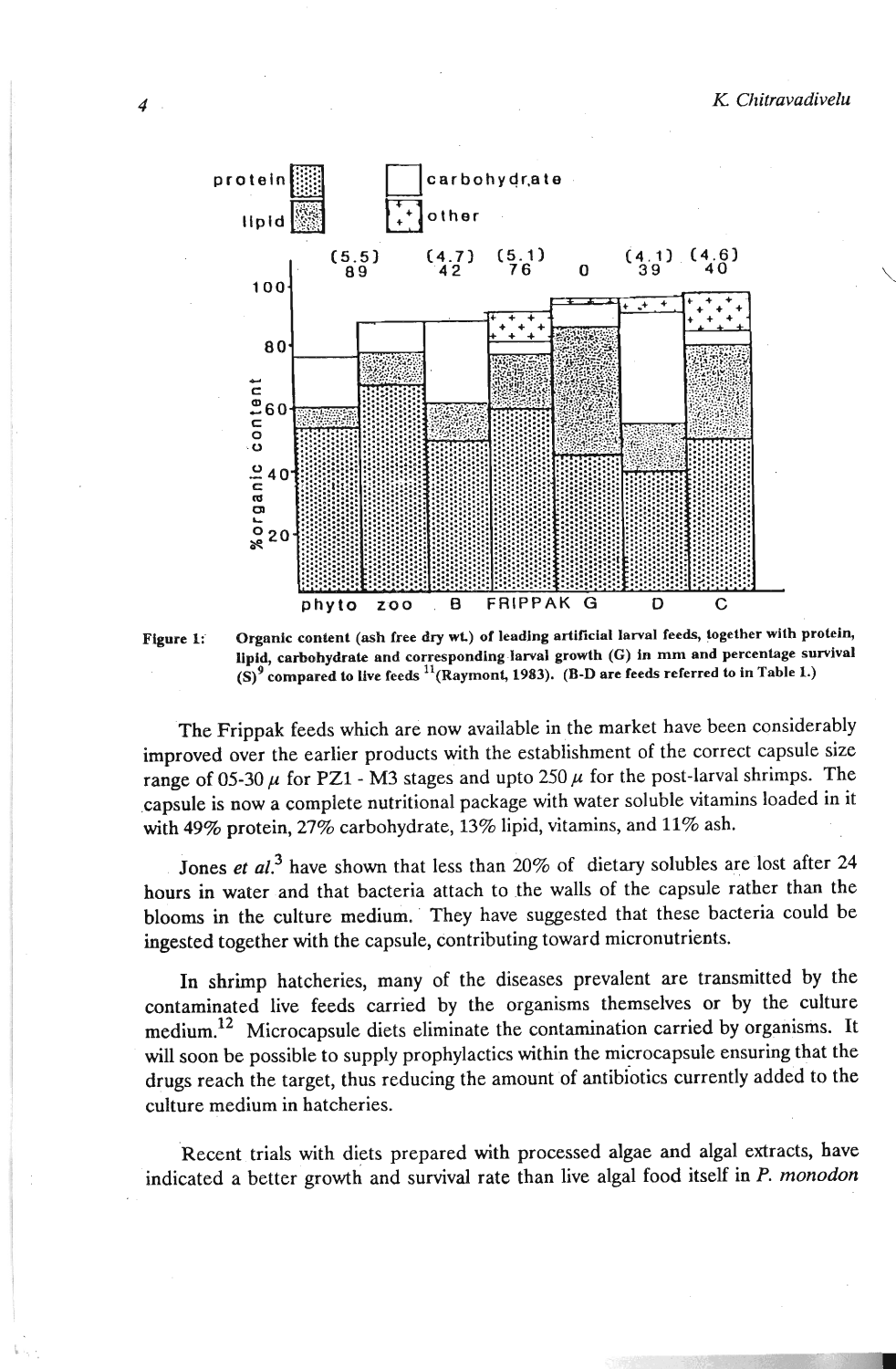

**Figure 2: Percentage loss of soluble compounds from leading artificial larval diets over 24h in**  seawater at 28<sup>0</sup>C.<sup>9</sup> (Feeds A-G refer to those given in Table 1).

larvae, indicating that some active factors in algae could be responsible for this enhanced growth.<sup>9</sup>

Microencapsulated diets have now become a standard tool for the study of crustacean larval and post-larval nutritional requirements and the use of these diets have been extended to the nutritional studies of bivalves and fish larvae.<sup>13</sup> The current target of research in penaeid larval nutrition of an efficient hundred percent artificial diet seems attainable in the near future. This would mean a more profitable shrimp culture that would expand to meet the increasing world demand for shrimps.

### **Acknowledgements**

This review was prepared during a sabbatical at the Marine Science Laboratories of the University College of North Wales, U.K. I wish to thank Dr Jones for reading the manuscript and for his valuable suggestions.